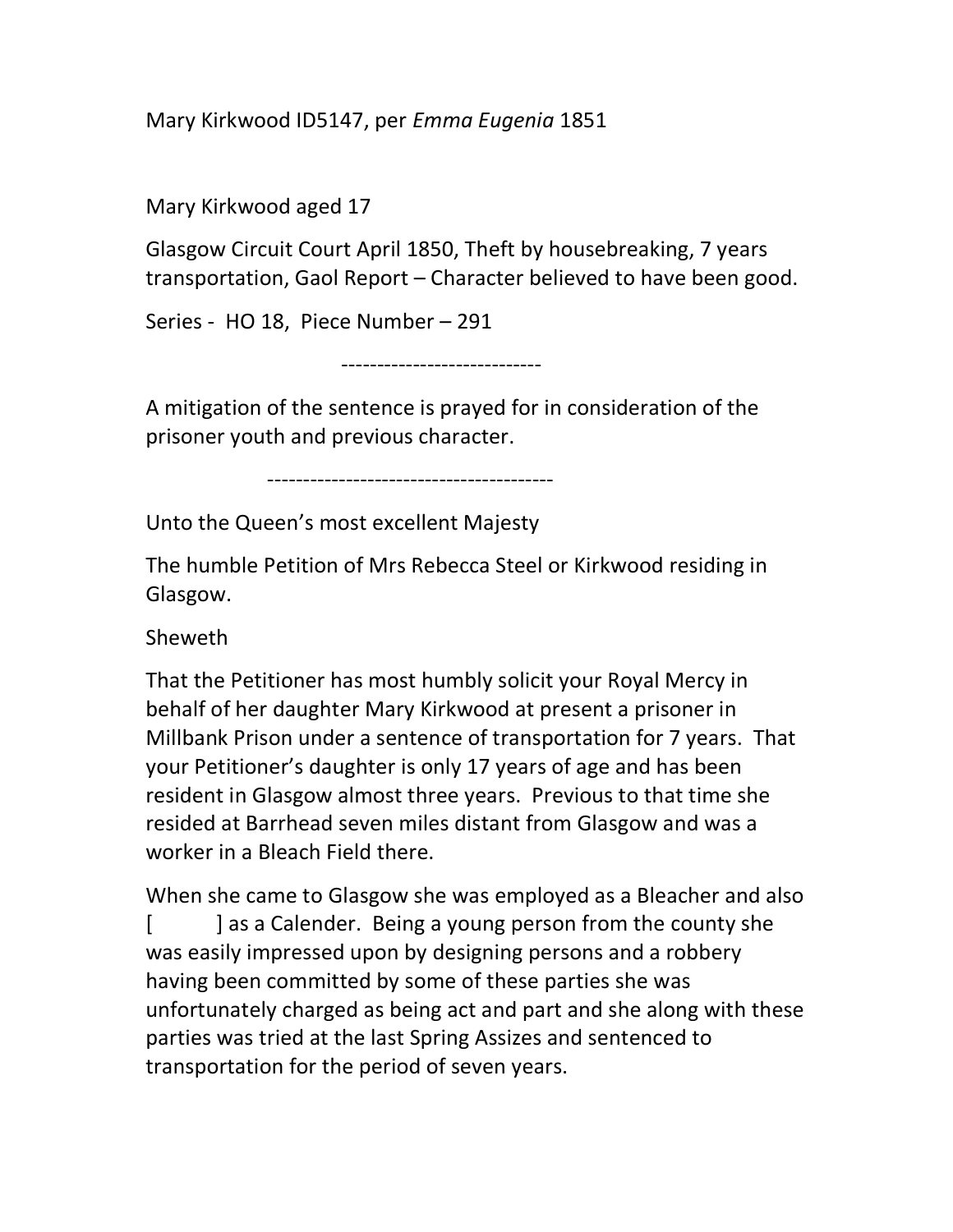That your Petitioner's daughter was never tried ort convicted of any offence previously and she had most earnestly to request that the sentence against her be commuted to imprisonment.

The signed certificates from the former employers of your Petitioners daughter and others, are most respectfully referred to and similar certificates would have been laid before the Judges but she unable to employ Agent and Council to conduct her defence. It is then most humbly trusted that your Majesty will extend your Royal mercy to her.

And your Petitioner shall ever pray.

Rebecca Kirkwood her mark

---------------------------

 We recommend Mary Kirkwood to the merciful consideration of Her Majesty.

Robert Morton – Minister of Glasgow

George Buchanan

James Cunningham

William Cochran

-----------------------

20 Brunswick Place

Glasgow

1 st November 1850

Sir

I have been requested to transmit the enclosed Petition for mitigation of punishment awarded to Mary Kirkwood who is at present a prisoner in Millbank Prison. The parties who have recommended the application to be made, are highly respectable and they would not have interfered in the matter of they did not [